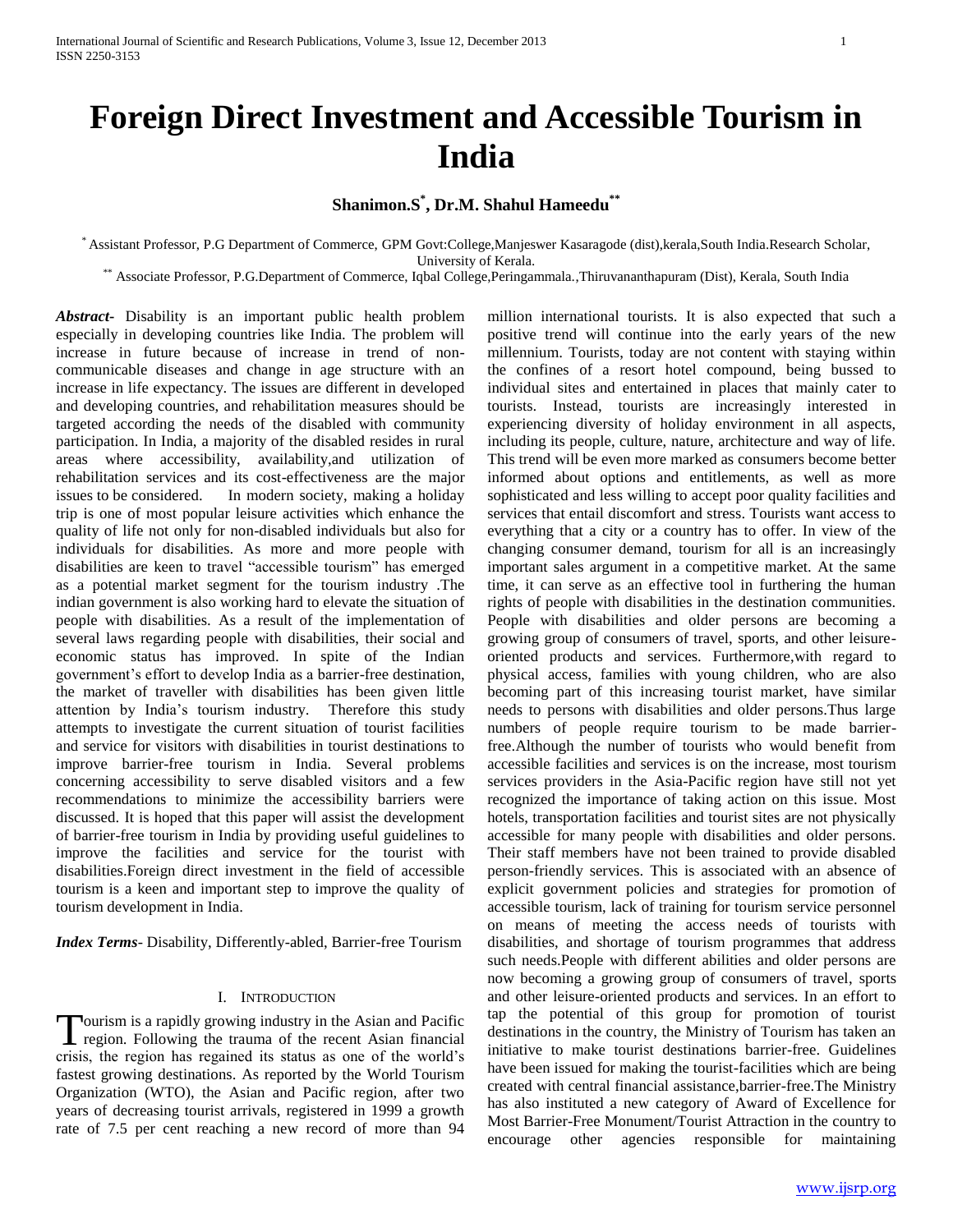monuments/tourist attractions to create barrier-free environment for the promotion of accessible tourism.The condition of making the hotels accessible for people with different abilities has been included in the guidelines for approval and classification of 4 and 5 star category hotels.Foreign direct investment in accessable tourism would make a big change in the tourism sector in India.

#### **Size of Accessible Tourism Market in India**

 According to Census India- 2001 figures, the size of the accessible market i.e.disabled persons, their family members/ dependents and other potential people with reduced mobility like those above 60 years works out to be 18.11% of India's population in 2001. In other words, the market segment of reduced mobility groups is roughly 186.3 million. Even if onefourth of this is taken as economically significant from tourism angle, it still amounts 46.58 million, which indeed is substantial. The proposed study has therefore been contextualised in the above-discussed premises and propositions.

#### II. OBJECTIVES OF THE STUDY

- 1. The main objective is to examine various socioeconomic and travel-related attributes of the tourists with reduced mobility.
- 2. To study the major issues and constraints during different stages of travel and the potential of developing inclusive tourism market as special-interest visitor segment.
- 3. To estimate the economic development and balanced growth of accessible tourism market in India.
- 4. To evalute the employment generation ,social development and wellbeing of differently-abled community in India through accessable tourism.

## **NATIONAL TOURISM POLICY IN INDIA** *SAFE AND HONOURABLE TOURISM*

 To leverage the burgeoning global travel and trade and in keeping with the Indian tourism industry's objective of positioning India as a global tourism brand, the Ministry of Tourism has strategically outlined in its policy the central principle of, 'Atithi Devo Bhava'(Guest is God). In stating this, is evident the commitment of Indian tourism to ensure that every tourist in India is physically invigorated, mentally rejuvenated, culturally enriched and spiritually elevated.To meet this objective and at the core of the National tourism policy of 2002 is outlined the seven pillars of tourism, Swagat (Welcome), Soochana (information), Suvidha (Facilitation), Suraksha (Safety), Sahyog (Cooperation), Samrachanam (Infrastructure Development) and Safai ( cleanliness).'Safe and Honourable Tourism' aims to strengthen the critical pillar of 'Suraksha' (Safety) and ensure that Indian tourism follows international standards of safe tourism practices, applicable for both tourists and local residents i.e local people and communities who may be impacted by tourism in some way. Its central objective is to ensure that tourism activities are undertaken, integrating the need to protect the dignity, safety and the right to freedom from exploitation of all tourists and local residents involved in or impacted by tourism. In today's scenario, following safety guidelines is not just about adhering to the provisions of the seven pillars but also implies good business. As the demand from travellers for safe and secure tourism services increases, this code will assist signatories to build capacities among their services chains and personnel so as to be able to respond to this demand.

#### III. SPECIFIC OBJECTIVES

 This code is a guideline of conduct to enable the Indian travel and tourism industry to:

- 1. Encourage tourism activities to be undertaken with respect for basic rights like dignity, safety and freedom from exploitation of both tourists and local residents i.e people and communities who may be impacted by tourism in some way.
- 2. Aid the prevention of prostitution, sex tourism and forms of sexual exploitations like assaults and molestations in tourism to safeguard the safety of persons, in particular women and children.
- 3. To enhance prevention of activities like forced or involuntary drug use, manipulated and incorrect information, cultural and social intolerance which could increase vulnerability to crime.

#### **APPLICABILITY**:

 This code of conduct shall be applicable to all the owners, suppliers, contractors,employees of the travel and tour sector including hotels, restaurants, lodges, guest houses, tour agents, entertainment establishments etc. In addition it shall be applicable to service providers like event management organizations, entertainment providers, transport operators like taxis, buses, tour guides and other services or agencies associated with the tourism sector. This is not a legally binding instrument but a set of guidelines for the tourism industry. In addition to these guidelines, included in this code are key messages that signatories are encouraged to use.

### **ACCESSIBILITY**

 Access varies depending on disability and goes well beyond the physical type alone.Darcy (1998) 3 has characterized access from three main dimensions:

 (a)Physical access which involves people with physical disabilities requiring the use of wheelchairs or walking aids and requires the provision .

 (b) Sensory access which involves people with hearing or sight impairments requiring the provision of, for example, tactile markings, signs, labels, hearing augmentation-listening systems and audio cues for lifts and lights.

 (c) Communication access, which involves those people who have difficulty with thewritten word, vision, speech, and hearing impairment of persons from other culture.

 In one way or another, all travelers who move out of their familiar surroundings are handicapped by new environments, the exciting aspects notwithstanding. Thus, the degree of sensitivity,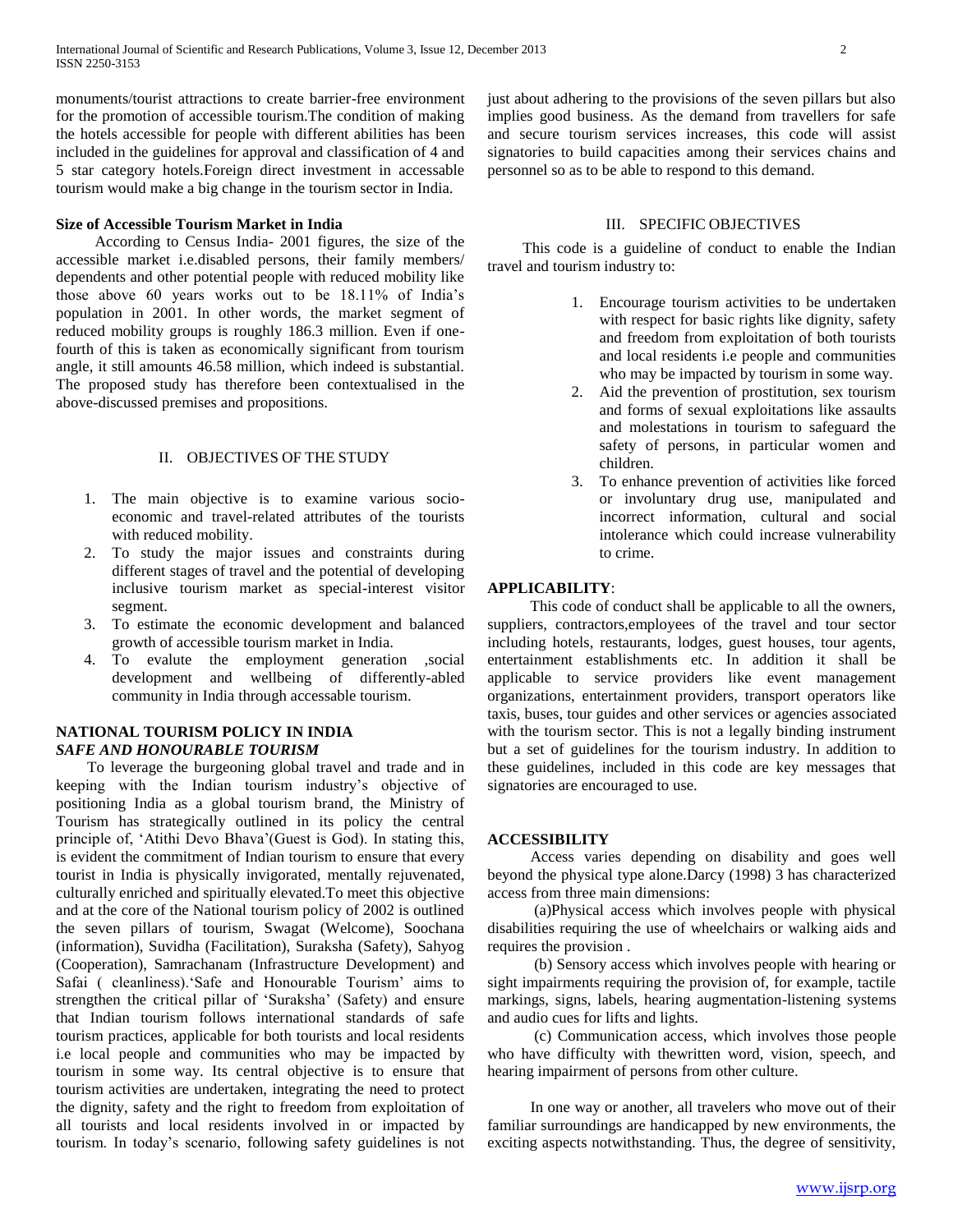International Journal of Scientific and Research Publications, Volume 3, Issue 12, December 2013 3 ISSN 2250-3153

clarity, safety and convenience required in designing tourism facilities from the perspective of disabled travelers will benefit everyone else.

## IV. METHODOLOGY

 The methodology adopted for the study is being exploratory study, a combination of appropriate qualitative and quantitative methods have been employed. As regards to estimation of the share of tourists with reduced mobility at each destination, absence of specific data sets posed a major challenge.

#### V. PRESENT MEGA TOURISM PROJECTS IN INDIA

 Ministry of Tourism (MOT), at present, has identified 53 Mega Destinations/Circuits for development in the country, including Maharashtra and Goa, in consultation with the concerned State Governments/Union Territories (Uts) on the basis of footfalls and their future tourism potential. Out of the 53 identified projects, 35 have already been sanctioned.For each identified mega destination and circuit, the Ministry of Tourism contribution as central financial assistance is capped at Rs.25.00 crore and Rs.50.00 crore respectively under the scheme of "Product/Infrastructure Development for Destinations and Circuits".Implementation of the sanctioned Mega Destinations/Circuits is primarily the responsibility of the concerned State/UT. The list of Mega Destinations/Circuits identified/sanctioned is given below

| Sl.No. |     | State/UTs      | Name of the Mega<br>Project/Circuits                                                                        | <b>Year of Sanction</b> | <b>Amt. Sanctioned</b> |
|--------|-----|----------------|-------------------------------------------------------------------------------------------------------------|-------------------------|------------------------|
|        | 1.  | Andhra Pradesh | Charminar area of<br>Hyderabad -<br>Destination                                                             | 2007-08                 | 994.75                 |
|        | 2.  |                | Tirupati Heritage<br>Circuit                                                                                | 2008-09                 | 4652.49                |
|        | 3.  |                | Kadapa Heritage<br><b>Tourist Circuit</b>                                                                   | 2008-09                 | 3692.89                |
|        | 4.  |                | Development of<br><b>Buddhavanam Project</b><br>at Nagarjunasagar                                           | 2011-12                 | <b>Identified</b>      |
|        | 5.  | Assam          | National Park Mega<br>Circuit covering<br>Manas, Orang, Nameri,<br>Kaziranga, Jorhat,<br>Sibsagar & Majouli | 2010-11                 | Identified.            |
|        | 6.  | Bihar          | Bodhgaya-Rajgir-<br>Nalanda- Circuit                                                                        | 2006-07                 | 1922.42                |
|        | 7.  | Chhattisgarh   | Jagdalpur-Tirathgarh-<br>Chitrakoot-Barsur-<br>Dantewada-Tirathgarh<br>Circuit                              | 2008-09                 | 2347.39                |
|        | 8.  | Delhi          | Illumination of<br>monuments- Circuit                                                                       | 2006-07                 | 2375.09                |
|        | 9.  |                | Development of Dilli<br>Haat, Janakpuri.                                                                    | 2010-11                 | <b>Identified</b>      |
|        | 10. | Goa            | Churches of Goa<br>Circuit                                                                                  | 2008-09                 | 4309.91                |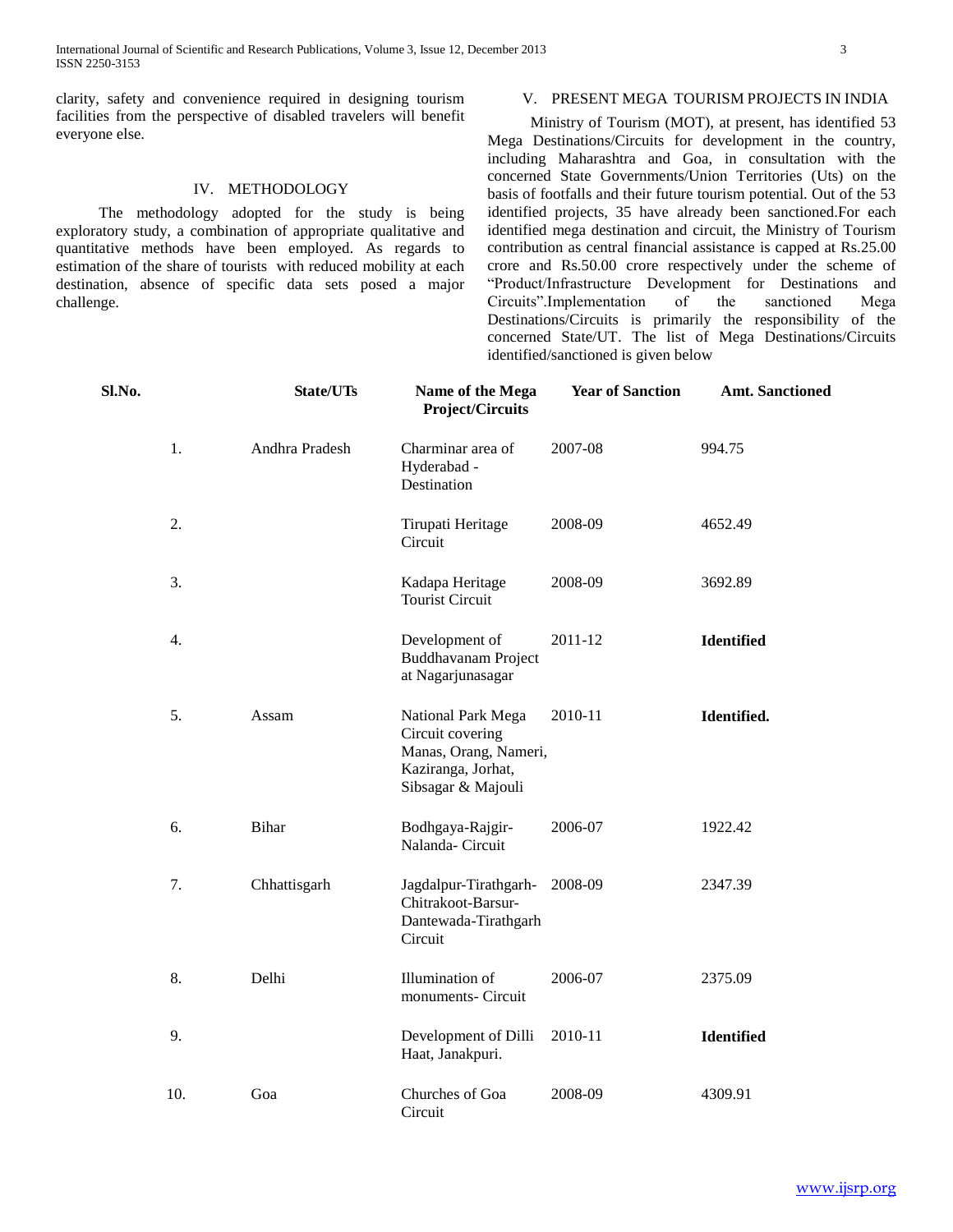| 11. | Gujarat                       | Dwarka-Nageshwar-<br><b>Bet Dwarka Circuit</b>                                                                                    | 2008-09                                                                                                     | 798.90            |
|-----|-------------------------------|-----------------------------------------------------------------------------------------------------------------------------------|-------------------------------------------------------------------------------------------------------------|-------------------|
| 12. |                               | Shuklatirth-Kabirvad- 2011-12<br>Mangleshwar-<br>Angareshwar Circuit                                                              |                                                                                                             | 4650.97           |
| 13. | Haryana                       | Panipat-Kurukshetra-<br>Pinjore Circuit                                                                                           | Phase-I<br>2006-07<br>$(S-1630.03)$<br>$(R-1161.23)$<br>Phase-II<br>2008-09<br>$(S-1545.22)$<br>$(R-35.54)$ | 3175.25           |
| 14. | Himachal Pradesh              | Eco and Adventure<br>Circuit (Kullu-Katrain-<br>Manali)                                                                           | 2009-10                                                                                                     | Identified.       |
| 15. | Haryana & Himachal<br>Pradesh | Panchkula-<br>Yamunanagar<br>(Haryana) - Ponta<br>Sahib                                                                           | 2010-11                                                                                                     | 3253.06           |
| 16. | Jammu & Kashmir               | Mubarak Mandi<br>Heritage Complex,<br>Jammu - Destination                                                                         | 2010-11                                                                                                     | Identified.       |
| 17. |                               | Naagar Nagar Circuit<br>(Watlab via Hazratbal,<br>Tulmullah, Mansbal<br>and Wullar Lake),<br>Srinagar                             | 2011-12                                                                                                     | 3814.56           |
| 18. |                               | Development of Leh as 2010-11<br>a Mega Tourist<br>Destination-Setting up<br>of Trans Himalayan<br>Cultural Centre in Leh,<br>J&K |                                                                                                             | 2242.95           |
| 19. | Jharkhand                     | Mega Destination at<br>Deoghar                                                                                                    | 2011-12                                                                                                     | 2371.19           |
| 20. |                               | Development of Ranchi 2011-12<br>Mega Circuit                                                                                     |                                                                                                             | <b>Identified</b> |
| 21. | Karnataka                     | Hampi Circuit                                                                                                                     | 2008-09                                                                                                     | 3283.58           |
| 22. |                               | Development of<br>Tourism Infrastructure<br>at the World Heritage<br>Site Pattadakal and<br>Badami/Aihole in                      | 2011-12                                                                                                     | <b>Identified</b> |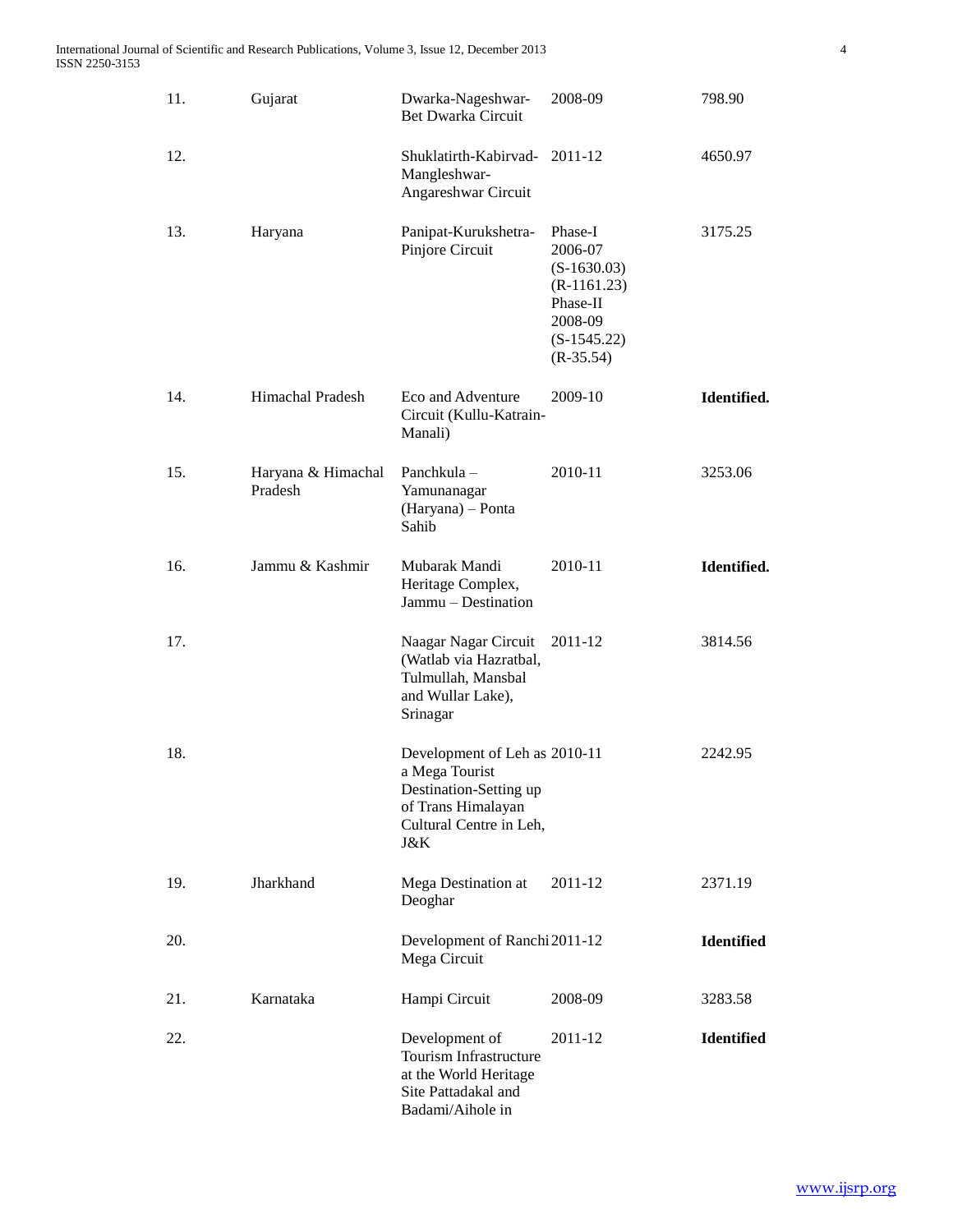| (Bagalkot District) |
|---------------------|
|---------------------|

| 23. | Kerala         | Muziris Heritage<br>Circuit connecting<br>historically and<br>archaeologically<br>important places of<br>Kodungalloor                                | 2010-11   | 4052.83           |
|-----|----------------|------------------------------------------------------------------------------------------------------------------------------------------------------|-----------|-------------------|
| 24. |                | Development of<br><b>Backwater Circuit in</b><br>Alappuzha in Kerala                                                                                 | 2011-12   | <b>Identified</b> |
| 25. | Madhya Pradesh | Development of<br>Chitrakoot as Mega<br>Destination                                                                                                  | 2009-10   | 2401.98           |
| 26. |                | Jabalpur as Mega<br>Circuit                                                                                                                          | 2010-11   | <b>Identified</b> |
| 30. |                | Mahaur-Nanded<br>Vishnupuri- Back<br>Water Kandhar Fort as<br>Mega Circuit                                                                           | 2010-2011 | 4510.99           |
| 31. |                | Destination<br>Development of<br>Nashik(Gangapur Dam,<br>Nashik City), Kalagram<br>at Govardhan (Nashik<br>City and Gondeshwar)<br>as a Mega Project | 2011-12   | <b>Identified</b> |
| 32. | Manipur        | <b>INA</b> Memorial                                                                                                                                  | 2010-2011 | 1238.59           |
| 33. |                | Integrated Mega Circuit2011-12<br>Project - Marging Polo<br>Complex, Keina and<br>Khongjom                                                           |           | <b>Identified</b> |
| 34. | Meghalaya      | Umiam (Barapani) as<br>Mega Destination                                                                                                              | 2011-2012 | <b>Identified</b> |
| 35. | Nagaland       | Development of Mega 2011-12<br><b>Destination at Dimapur</b>                                                                                         |           | 2370.45           |
| 36. | Odisha         | Bhubaneshwar-Puri-<br>Chilka-Circuit                                                                                                                 | 2008-09   | 3022.80           |
| 37. | Puducherry     | Development of<br>Puducherry as a Mega<br>Tourism Circuit                                                                                            | 2010-11   | 4511.00           |
| 39. | Rajasthan      | Ajmer-Pushkar<br>Destination                                                                                                                         | 2008-09   | 1069.68           |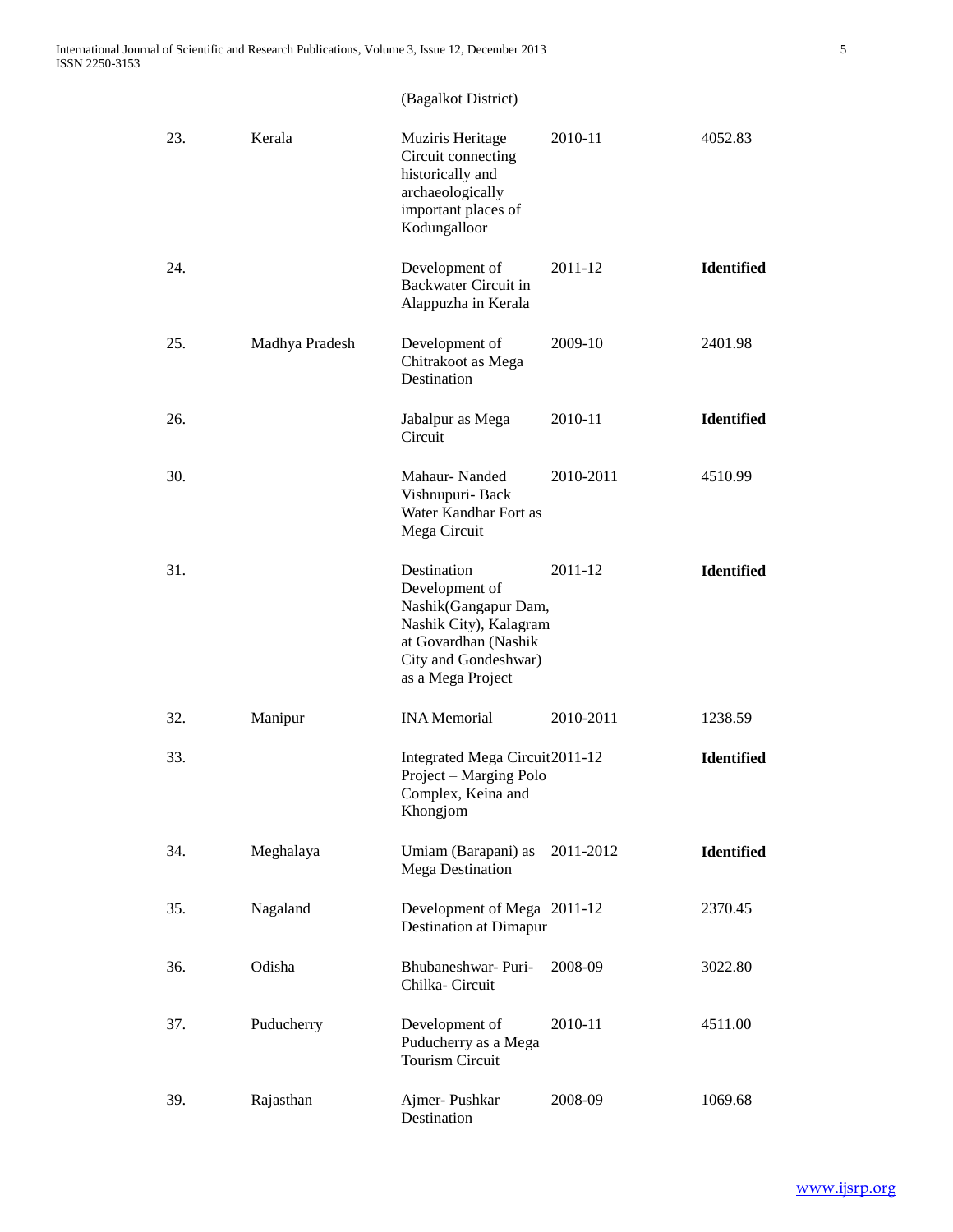| 40. |                      | Desert Circuit<br>(Jodhpur-Bikaner-<br>Jaisalmer)                                                              | 2010-11                                                                                                                                                                           | Identified.       |
|-----|----------------------|----------------------------------------------------------------------------------------------------------------|-----------------------------------------------------------------------------------------------------------------------------------------------------------------------------------|-------------------|
| 41. | Sikkim               | <b>Gangtok-Destination</b>                                                                                     | 2008-09                                                                                                                                                                           | 2390.70           |
| 42. | Tamil-Nadu           | Mahabalipuram-<br>Destination                                                                                  | 2002-03                                                                                                                                                                           | 1039.00           |
| 43. |                      | Pilgrimage Heritage<br>Circuit (Madurai-<br>Rameshwaram-<br>Kanyakumari)                                       | 2010-11                                                                                                                                                                           | 3647.95           |
| 44  |                      | Thanjavur                                                                                                      | 2010-11                                                                                                                                                                           | 1475.00           |
| 45. | Tripura              | Mega Lake Circuit<br><b>Including Mata Bari</b>                                                                | 2010-11                                                                                                                                                                           | <b>Identified</b> |
| 46. | Uttarakhand          | Haridwar-Rishikesh-<br>Munikireti- Circuit                                                                     | 2008-09                                                                                                                                                                           | 4452.22           |
| 47. |                      | Nirmal Gangotri                                                                                                | 2011-12                                                                                                                                                                           | 5000.00           |
| 48. | <b>Uttar Pradesh</b> | Agra Circuit                                                                                                   | Phase-I<br>East Gate<br>2005-06<br>$(S-848.49)$<br>$(R-848.49)$<br>West Gate<br>2006-07<br>$(S-933.40)$<br>$(R - 933.40)$<br>Phase-II<br>2009-10<br>$(S-1976.44)$<br>$(R-988.22)$ | 3758.33           |
| 49. |                      | Varanasi-Sarnath-<br>Ramnagar Circuit                                                                          | Phase-I<br>2006-07<br>$(S-786.00)$<br>$(R - 628.80)$<br>Phase-II<br>2008-09<br>$(S-1416.31)$<br>$(R-708.16)$                                                                      | 2202.31           |
| 50. |                      | Development of<br>Mathura-Vrindavan<br>including renovation of<br>Vishramghat (Mathura)<br>as Mega Destination | 2011-12                                                                                                                                                                           | 3178.66           |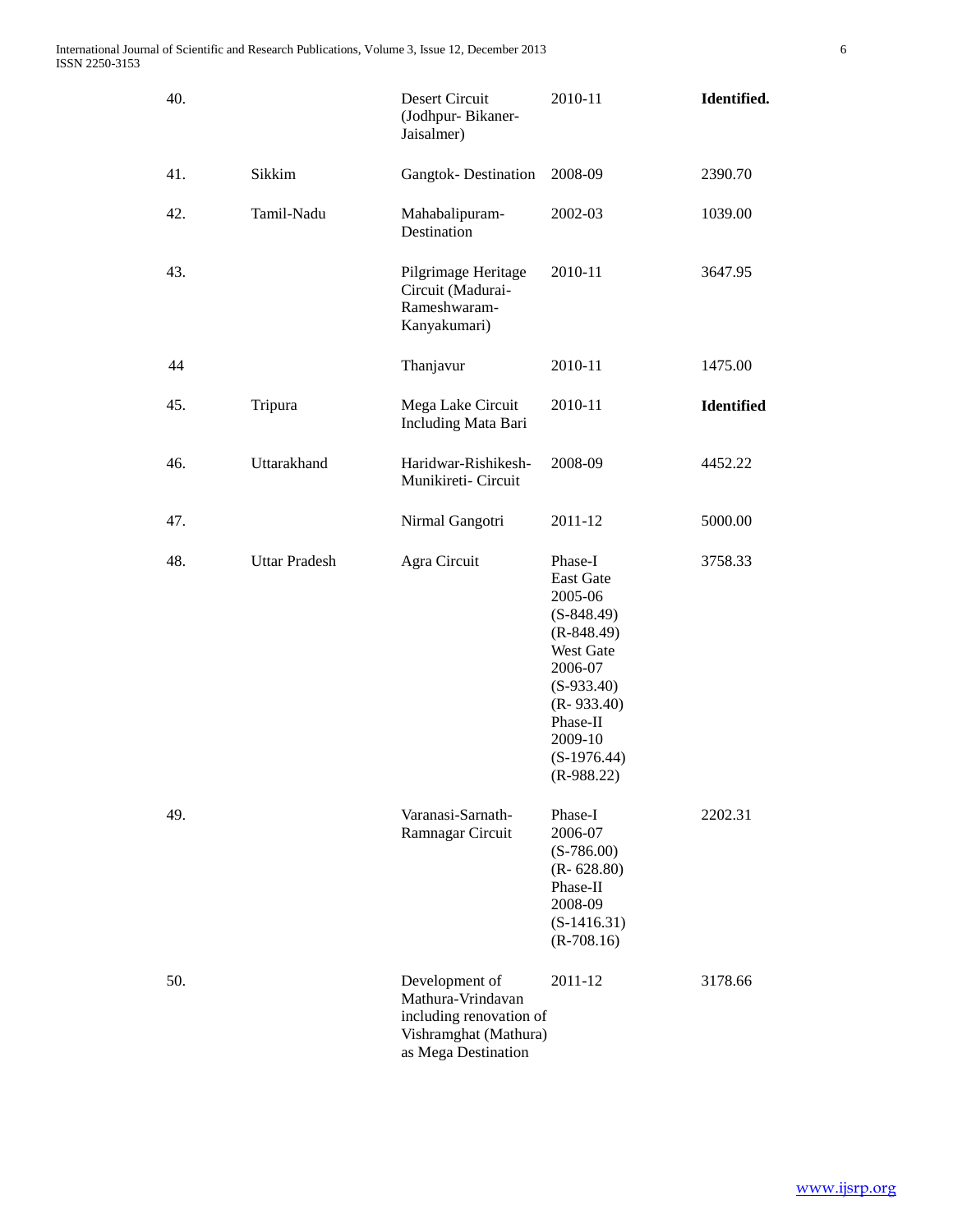#### **GLOBAL FDI MARKET**

The year 2011 was a challenging one for the global FDI market. Natural disasters in Asia-Pacific and economic and political instability in Europe, north Africa and the Middle East led many companies to put on hold their FDI plans, leading to a sharp decline in FDI in many countries. North America, with brighter economic prospects and a 'shale rush', achieved solid FDI growth.Likewise, companies continued to be attracted to the investment opportunities in Africa and Latin America, with 20% plus growth in FDI in each region. Brazil was again the star performer, with a 38% increase in FDI projects.Renewable energy was the fastest growing sector for FDI in 2011, despite the challenges facing the sector which are discussed in our sector focus. Renewable energy became the leading sector for capital investment in Europe in 2011, and was the second largest sector in North America. In 2011, almost one in five FDI projects was an expansion project, and the report shows that expansions are particularly important for extraction, manufacturing, and frontand back-office projects.

Against the backdrop of another tumultuous year for the world economy, foreign investors have remained cautiously optimistic with slow but solid growth in FDI. The number of FDI projects increased by 5.6% in 2011, faster than the 3% increase in 2010.In total, FDI Markets recorded 13,718 FDI projects in 2011.After declining by 14.5% in 2010, the estimated capital investment associated with FDI projects grew by 1.2% in 2011 to \$860bn, indicating the beginning of a recovery in more capitalintensive sectors. The same pattern was seen in employment, with estimated direct job creation from FDI increasing by 2.5% in 2011 to 2.27 million, following a 3.5% decline in 2010.Despite the political upheaval in north Africa, Africa as a whole was the growth hotspot in 2011, with a 24% increase in FDI projects recorded. In contrast, Europe was the only region to experience a decline in the number of FDI projects in 2011. With Europe holding back recovery, the FDI market still has some way to go to reach the pre-recession peak of 15,489 FDI projects.

### **FDI PROJECTS IN ASIA-PACIFIC**

FDI projects into Asia-Pacific China, India and Singapore attracted 57% of FDI projects in Asia-Pacific in 2011. India was the strongest performing country with a 21% growth in FDI projects in 2011, following just 1% growth in 2010. The impact of the natural disasters in Japan and Thailand is clearly evident in the sharp decline in FDI in both countries. Hong Kong had a strong year, with its number of projects growing by 6%,after a 21% drop in 2010.In terms of the size of projects, Indonesia, Pakistan and South Korea and each recorded growth in capital investment in 2011 of more than 70% after securing large-scale investment projects.Examples include Cyprus-based Solway Group announcing a \$3bn nickel smelting plant in Indonesia, and United Arab Emiratesbased Al Ghurair Group announcing plans to develop a \$700m oil refinery in Pakistan. The top-performing country for attracting new jobs was China, which saw just over 340,000 jobs created as a result of inward FDI.FDI projects out of Asia-Pacific Analysing FDI overseas, Japan, India and China accounted for more than 60% of FDI projects from Asia-Pacific countries in 2011. Japan remained the dominant outward investor, establishing more FDI projects overseas than India and China combined. Japan's position is even more important when

the size of projects is considered, with Japanese companies creating nearly 300,000 jobs overseas;40% of total overseas job creation generated by Asia-Pacificcountries.Of the major investing countries, Hong Kong and Australia recorded the fastest growth in outward FDI projects, with percentage growth rates of 23% and 21%, respectively.

#### VI. CONCLUSION

The shift of FDI to emerging markets continued to gather pace in 2011, with Africa and Latin America and the Caribbean recording the fastest growth in inward FDI. From a global perspective, FDI is largely market-seeking, which explains why the economic regions with the best economic growth prospects are attracting a larger share of global FDI. This trend is amplified by resource-seeking FDI, with Africa, Latin America and resource-rich countries in Asia attracting more investment. As the case of North America shows, the shift in FDI to economic growth poles and resource-rich countries does not necessarily result in less FDI in the advanced economies; FDI in North America continued to grow in 2011. However, without strong economic growth or natural resources (such as vast shale oil and gas reserves in North America), there are fewer investment opportunities, leading to a decline in FDI. With limited natural resources, Europe is unlikely to achieve growth in FDI without solid economic growth. The FDI forecasting unit at fDi Intelligence is predicting 4.4% growth in global FDI in 2012 as its positive scenario. This assumes that there are no major economic and political crises (for example, a Greek default), that Europe does not fall into recession, and that China's economic growth does not slow down below 7.5%. If any of these events take place, then our revised forecast for 2012 is a 1% to 2% growth in FDI. If multiple events take place, then the FDI market is likely to decline in 2012. In the context of market uncertainty and, at best, slow growth in FDI in 2012, the focus on renewable energy and expansions are of particular importance. Renewable energy has become one the largest – and fastest growing – sectors for FDI. With the right government policies, environmental conditions and industry competitiveness, there continues to be very strong opportunities to attract FDI in this sector. With rapid take-up of cloud-based services, social media and mobile devices, we also expect strong growth of FDI in data centres in 2012, in particular green data centres, which utilise renewable energy for their power requirements. The focus on expansions demonstrated the importance of expansion investment for FDI, in particular for extraction, manufacturing, and front-and back-office-type FDI. With slow growth in new FDI expected in 2012, expansion investment is likely to become even more important. For governments looking to stimulate the economy and generate employment, renewed emphasis on supporting existing investors is likely to be one of the key trends in investment promotion and economic development policy we see in 2012.

#### **REFERENCES**

[1] India Country report- 2008- Ministry of Women and Child Development and the United Nations Office on Drugs and Crime.